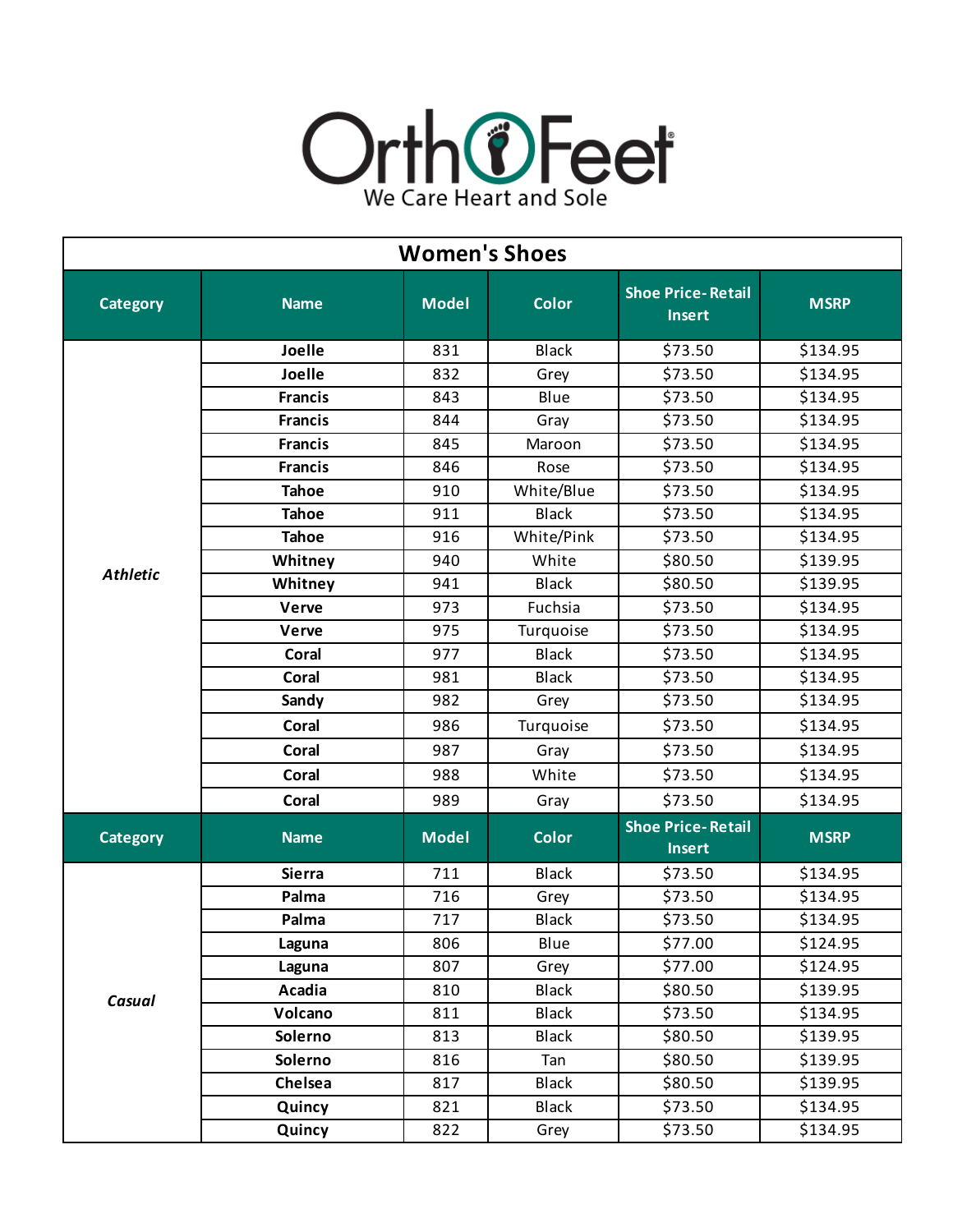| Casual             | Quincy        | 823          | Blue         | \$73.50                                   | \$134.95    |
|--------------------|---------------|--------------|--------------|-------------------------------------------|-------------|
|                    | <b>Breeze</b> | 835          | <b>Black</b> | \$73.50                                   | \$129.95    |
|                    | Chattanooga   | 851          | <b>Black</b> | \$73.50                                   | \$129.95    |
|                    | Elba          | 858          | <b>Black</b> | \$73.50                                   | \$134.95    |
|                    | <b>Athens</b> | 863          | Blue         | \$73.50                                   | \$129.95    |
|                    | Celina        | 865          | <b>Black</b> | \$73.50                                   | \$129.95    |
|                    | <b>Serene</b> | 891          | <b>Black</b> | \$80.50                                   | \$134.95    |
|                    | Sanibel       | 893          | <b>Black</b> | \$70.00                                   | \$129.95    |
|                    | Sanibel       | 895          | Gray         | \$70.00                                   | \$129.95    |
|                    | <b>Serene</b> | 896          | Tan          | \$80.50                                   | \$134.95    |
|                    | Sanibel       | 898          | Blue         | \$70.00                                   | \$129.95    |
|                    | Sonoma        | 944          | Brown        | \$80.50                                   | \$139.95    |
|                    | Sonoma        | 945          | <b>Black</b> | \$80.50                                   | \$139.95    |
|                    | Aspen         | 946          | <b>Black</b> | \$80.50                                   | \$139.95    |
| <b>Category</b>    | <b>Name</b>   | <b>Model</b> | <b>Color</b> | <b>Shoe Price-Retail</b><br><b>Insert</b> | <b>MSRP</b> |
| <b>Stretchable</b> | Wichita       | 825          | <b>Black</b> | \$73.50                                   | \$129.95    |
|                    | Springfield   | 827          | <b>Black</b> | \$73.50                                   | \$129.95    |
| <b>Category</b>    | <b>Name</b>   | <b>Model</b> | <b>Color</b> | <b>Shoe Price-Retail</b><br><b>Insert</b> | <b>MSRP</b> |
|                    | <b>Naples</b> | 875          | Blue         | \$77.50                                   | \$124.95    |
|                    | <b>Naxos</b>  | 932          | Brown        | \$74.00                                   | \$124.95    |
|                    | <b>Amalfi</b> | 935          | <b>Black</b> | \$74.00                                   | \$124.95    |
|                    | Paloma        | 936          | Camel        | \$74.00                                   | \$124.95    |
|                    | Paloma        | 937          | <b>Black</b> | \$74.00                                   | \$124.95    |
|                    | <b>Amalfi</b> | 939          | Camel        | \$74.00                                   | \$124.95    |
|                    | <b>Malibu</b> | 961          | <b>Black</b> | \$74.00                                   | \$124.95    |
|                    | Malibu        | 962          | Brown        | \$74.00                                   | \$124.95    |
| <b>Sandal</b>      | Malibu        | 963          | Bone         | \$74.00                                   | \$124.95    |
|                    | Calypso       | 966          | Gray         | \$74.00                                   | \$124.95    |
|                    | <b>Malibu</b> | 967          | Pewter       | \$74.00                                   | \$124.95    |
|                    | <b>Clio</b>   | 970          | Brown        | \$77.50                                   | \$124.95    |
|                    | <b>Clio</b>   | 976          | <b>Black</b> | \$77.50                                   | \$124.95    |
|                    | Gaya          | 971          | Pewter       | \$74.00                                   | \$124.95    |
|                    | Sahara        | 972          | Gray         | \$74.00                                   | \$124.95    |
|                    | Verona        | 991          | <b>Black</b> | \$77.50                                   | \$124.95    |
|                    | Verona        | 997          | Pewter       | \$77.50                                   | \$124.95    |
| <b>Category</b>    | <b>Name</b>   | <b>Model</b> | <b>Color</b> | <b>Shoe Price-Retail</b><br><b>Insert</b> | <b>MSRP</b> |
| <b>Boot</b>        | <b>Siena</b>  | 792          | Brown        | \$86.00                                   | \$139.95    |
|                    | <b>Siena</b>  | 793          | <b>Black</b> | \$86.00                                   | \$139.95    |
|                    | <b>Delta</b>  | 880          | <b>Black</b> | \$86.00                                   | \$144.95    |
|                    | <b>Delta</b>  | 882          | Brown        | \$86.00                                   | \$139.95    |
|                    | <b>Milano</b> | 884          | Brown        | \$86.00                                   | \$139.95    |
|                    | <b>Milano</b> | 885          | <b>Black</b> | \$86.00                                   | \$139.95    |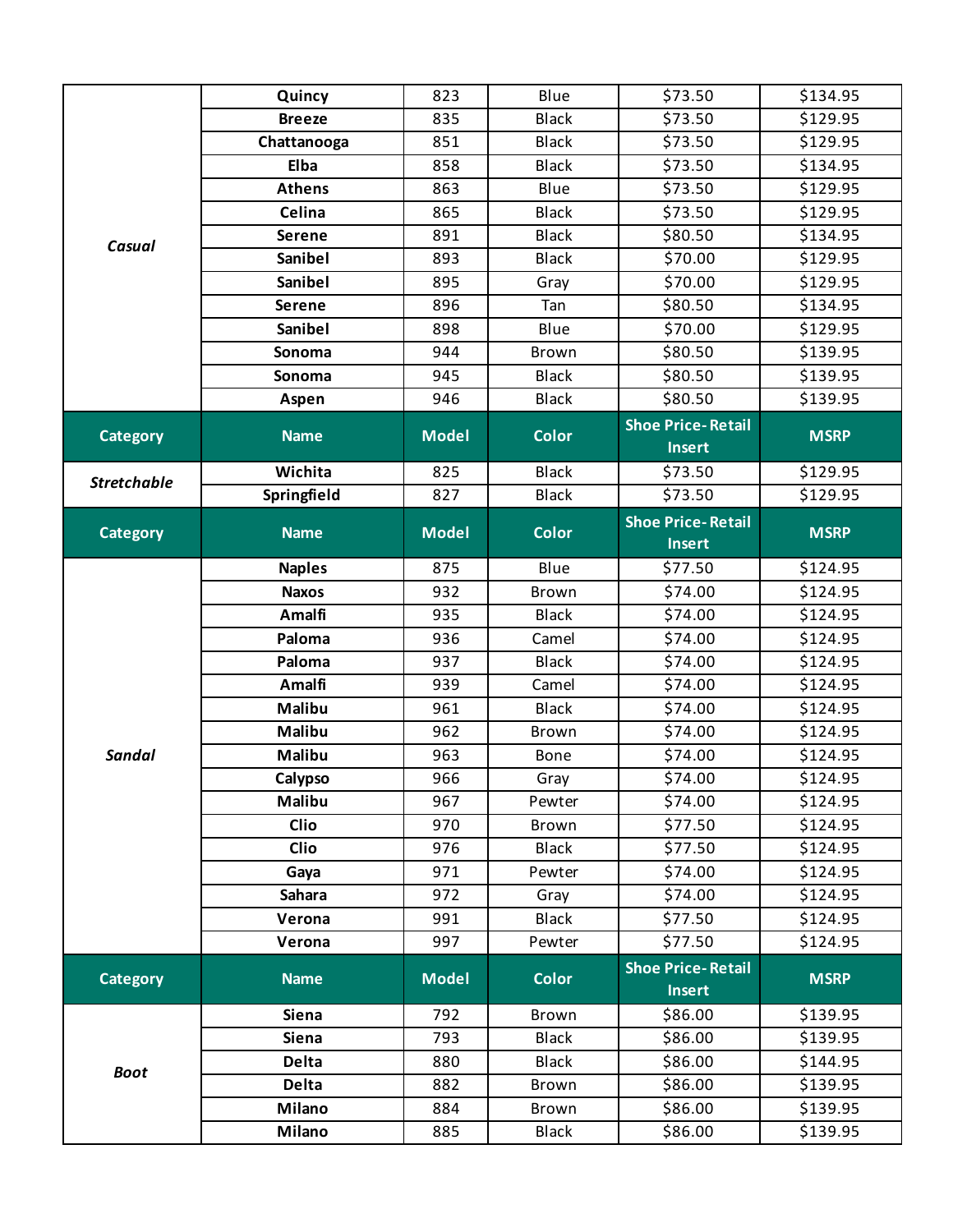|                 | Tivoli             | 887          | <b>Black</b> | \$86.00                                   | \$139.95    |
|-----------------|--------------------|--------------|--------------|-------------------------------------------|-------------|
| <b>Boot</b>     | <b>Florence</b>    | 888          | Tan          | \$82.50                                   | \$139.95    |
|                 | <b>Florence</b>    | 889          | <b>Black</b> | \$82.50                                   | \$139.95    |
|                 | <b>Florence WP</b> | 886          | <b>Black</b> | \$82.50                                   | \$139.95    |
|                 | <b>Alps</b>        | 897          | <b>Black</b> | \$86.00                                   | \$139.95    |
|                 | <b>Alps</b>        | 899          | <b>Beige</b> | \$86.00                                   | \$139.95    |
|                 | Aspen              | 948          | <b>Black</b> | \$82.50                                   | \$139.95    |
| <b>Category</b> | <b>Name</b>        | <b>Model</b> | <b>Color</b> | <b>Shoe Price-Retail</b><br><b>Insert</b> | <b>MSRP</b> |
|                 | Louise*            | 732          | Tan          | \$55.00                                   | \$89.95     |
| <b>Slipper</b>  | Louise*            | 736          | <b>Black</b> | \$55.00                                   | \$89.95     |
|                 | Capri*             | 737          | Tan          | \$55.00                                   | \$124.95    |
|                 | Charlotte*         | S731         | Tan          | \$55.00                                   | \$104.95    |
|                 | Charlotte*         | S733         | Black        | \$55.00                                   | \$104.95    |
| <b>Category</b> | <b>Name</b>        | Model        | <b>Color</b> | <b>Shoe Price-Retail</b><br><b>Insert</b> | <b>MSRP</b> |
| <b>Heels</b>    | Emma               | 241          | <b>Black</b> | \$77.00                                   | \$137.95    |

*\*Not approved for Medicare coverage*

Price list as of 3/15/22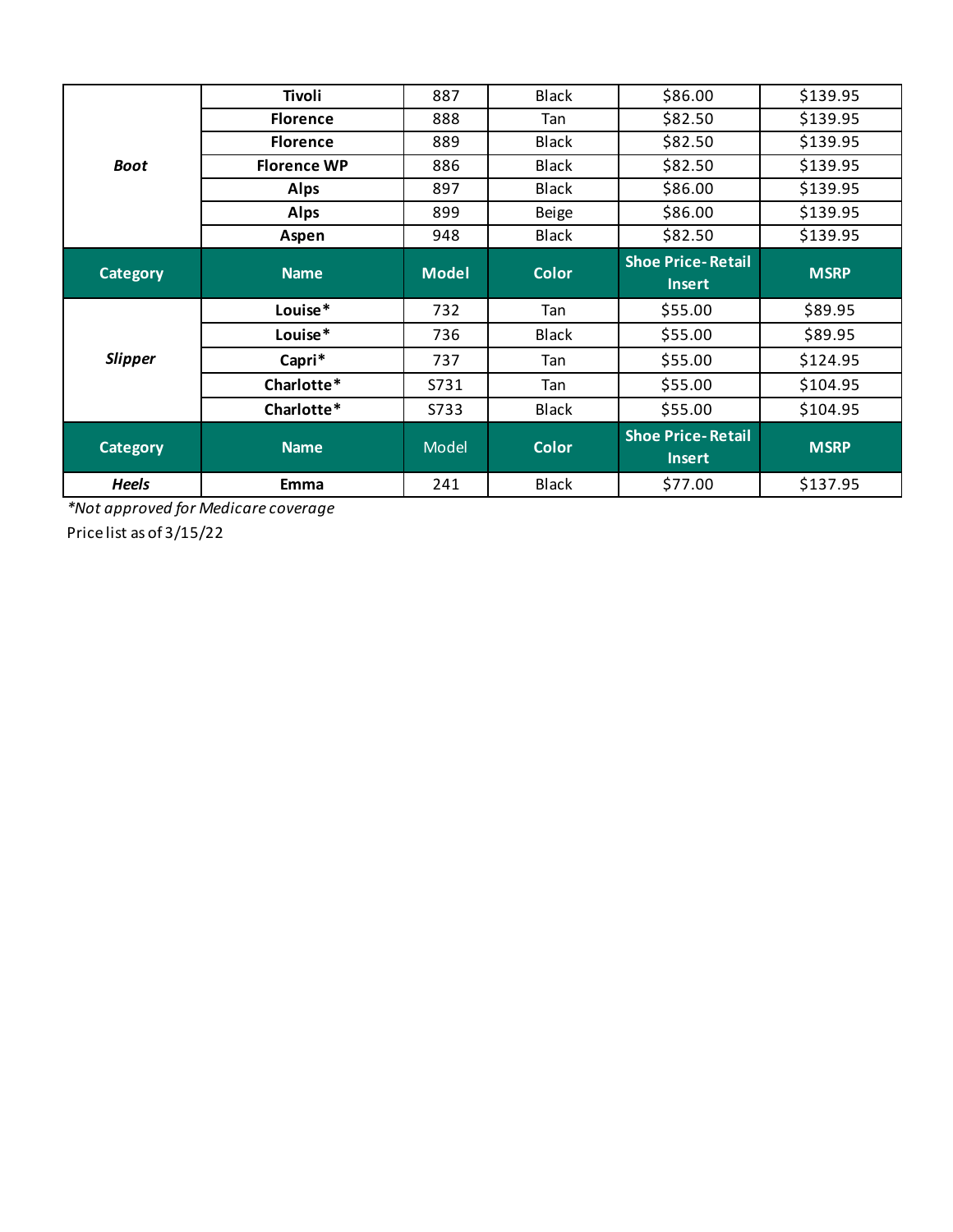| <b>Men's Shoes</b> |                          |              |              |                                           |             |  |
|--------------------|--------------------------|--------------|--------------|-------------------------------------------|-------------|--|
| <b>Category</b>    | <b>Name</b>              | Model        | <b>Color</b> | <b>Shoe Price-Retail</b><br><b>Insert</b> | <b>MSRP</b> |  |
|                    | <b>Tacoma</b>            | 521          | <b>Black</b> | \$73.50                                   | \$134.95    |  |
|                    | Tacoma***                | 529          | Blue         | \$73.50                                   | \$134.95    |  |
|                    | <b>Monterey Bay</b>      | 610          | White/Blue   | \$73.50                                   | \$129.95    |  |
|                    | <b>Monterey Bay</b>      | 611          | <b>Black</b> | \$73.50                                   | \$129.95    |  |
|                    | Lava                     | 613          | Lava         | \$73.50                                   | \$134.95    |  |
|                    | Edgewater                | 617          | <b>Black</b> | \$73.50                                   | \$134.95    |  |
|                    | Edgewater                | 618          | Grey         | \$73.50                                   | \$134.95    |  |
| <b>Athletic</b>    | Lava                     | 619          | <b>Black</b> | \$73.50                                   | \$134.95    |  |
|                    | Lava                     | 633          | <b>Black</b> | \$73.50                                   | \$134.95    |  |
|                    | <b>Pacific Palisades</b> | 640          | White        | \$80.50                                   | \$139.95    |  |
|                    | <b>Pacific Palisades</b> | 645          | <b>Black</b> | \$80.50                                   | \$139.95    |  |
|                    | Alamo                    | 652          | White        | \$80.50                                   | \$139.95    |  |
|                    | Alamo                    | 653          | <b>Black</b> | \$80.50                                   | \$139.95    |  |
|                    | <b>Sprint</b>            | 672          | Grey         | \$73.50                                   | \$134.95    |  |
|                    | Sprint                   | 674          | Blue         | \$73.50                                   | \$134.95    |  |
| <b>Category</b>    | <b>Name</b>              | <b>Model</b> | <b>Color</b> | <b>Shoe Price-Retail</b><br><b>Insert</b> | <b>MSRP</b> |  |
|                    | <b>Avery Island</b>      | 410          | <b>Black</b> | \$80.50                                   | \$144.95    |  |
|                    | <b>Baton Rouge</b>       | 422          | Black/Brown  | \$80.50                                   | \$144.95    |  |
|                    | Porto                    | 425          | Grey         | \$73.50                                   | \$139.95    |  |
| Casual             | <b>Baton Rouge</b>       | 427          | Tan          | \$80.50                                   | \$144.95    |  |
|                    | Sorrento                 | 642          | Brown        | \$80.50                                   | \$140.95    |  |
|                    | Shreveport               | 644          | Brown        | \$80.50                                   | \$139.95    |  |
|                    | <b>Zodiac</b>            | 511          | <b>Black</b> | \$80.50                                   | \$139.95    |  |
| <b>Category</b>    | <b>Name</b>              | <b>Model</b> | <b>Color</b> | <b>Shoe Price-Retail</b><br><b>Insert</b> | <b>MSRP</b> |  |
|                    | Gramercy                 | 465          | <b>Black</b> | \$80.50                                   | \$139.95    |  |
| <b>Dress</b>       | Gramercy                 | 467          | Brown        | \$80.50                                   | \$139.95    |  |
|                    | <b>Broadway</b>          | 510          | <b>Black</b> | \$80.50                                   | \$139.95    |  |
|                    | <b>Lincoln Center</b>    | 585          | <b>Black</b> | \$80.50                                   | \$139.95    |  |
| <b>Category</b>    | <b>Name</b>              | Model        | <b>Color</b> | <b>Shoe Price-Retail</b><br><b>Insert</b> | <b>MSRP</b> |  |
| <b>Stretch</b>     | <b>Bismarck</b>          | 525          | <b>Black</b> | \$73.50                                   | \$144.95    |  |
| <b>Category</b>    | <b>Name</b>              | Model        | <b>Color</b> | <b>Shoe Price-Retail</b><br><b>Insert</b> | <b>MSRP</b> |  |
| <b>Sandal</b>      | Clearwater               | 573          | Brown        | \$77.50                                   | \$129.95    |  |
|                    | <b>Alpine</b>            | 593          | Brown        | \$74.00                                   | \$129.95    |  |
|                    | <b>Alpine</b>            | 598          | Gray         | \$74.00                                   | \$129.95    |  |
|                    | Cambria                  | 561          | <b>Black</b> | \$59.20                                   | \$129.95    |  |
|                    | Cambria                  | 562          | Brown        | \$59.20                                   | \$129.95    |  |
|                    | Eldorado                 | 567          | <b>Black</b> | \$77.50                                   | \$129.95    |  |